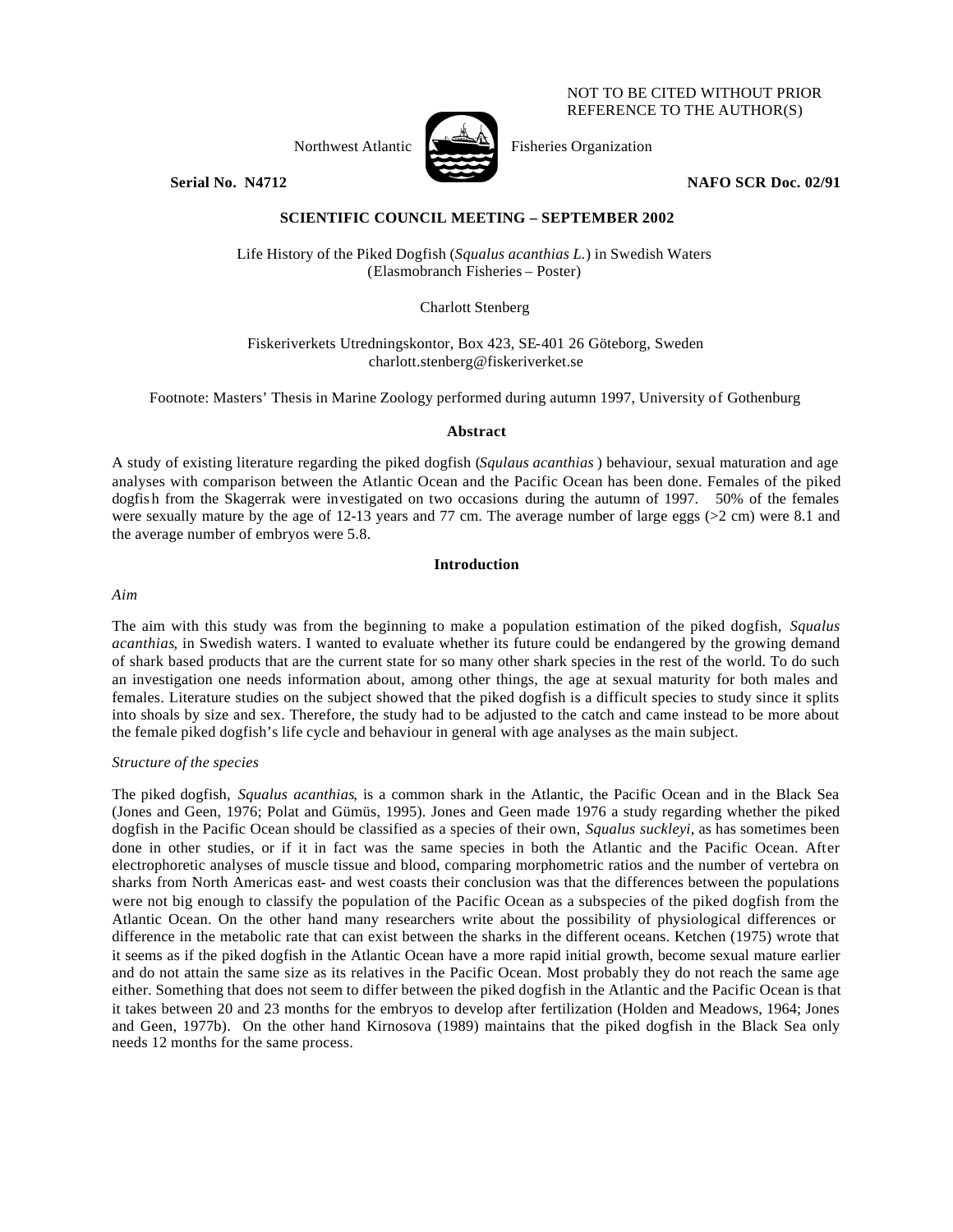#### *Migration*

That the piked dogfish is a migrating species can both be confirmed by fishermen and through tagging studies. Along the Swedish west coast it is only possible to fish for piked dogfish between August and December since they after that disappears from the area where it is possible to fish them. Also during the autumn the catch can be very variable from day to day since the fish constantly moves (Fourong, pers. com., 1997). There have been discussions whether the piked dogfish in the east Atlantic belongs to one or several populations. Tagging experiments show that it most probably is only one population that migrates along the coasts seasonally (Aasen, 1964; Hjertnes, 1980; Gauld and MacDonald, 1982). In the beginning of the year they stay around the northern part of Scotland from where they move either south to the coast of Ireland or into the North Sea and the Skagerrak in late summer (Hjertnes, 1980; Gauld and MacDonald, 1982). Tag recoveries from the Swedish coast are uncommon in the investigations. If this is because the fishing effort for piked dogfish was not very big at the time of the investigation or if the population here is small and therefore the probability of tag recovery low can only be speculated over here. See "Future studies" later on in this paper.

That there exists only one population in the West Atlantic has been demonstrated by tagging experiments (Templeman, 1976). This population also migrates seasonally. Here the sharks migrate north in the summer to feed outside Canada's coast and when autumn comes they migrate back to the northern East Coast of North America to give birth (Templeman, 1976). Transatlantic migration from east to west has been shown through tagging experiments by Holden (1967) and from west to east by Templeman (1976). It does not seem to be very unusual, but not that common either.

Until they reach sexual maturity, the piked dogfish roam around divided into big shoals depending on size only. The youngest sharks swim near the surface. This has been proven both by food analyses (Jones and Geen, 1977c) and through fishing (Fourong, pers. com. 1997). The older the sharks become the deeper they stay (Wood *et al*., 1979). After sexual maturity the females and males divide into separate shoals, still in different length classes. The females tend to stay in the middle water and move to shallow water at the time of delivery. In this period they do not feed. The males stay closer to the bottom and farther away from the coast (Hjertnes, 1980; Nammack *et al*., 1985). The reason for this behaviour is thought to be a reduction in cannibalism. Since the smaller sharks swim close to the surface they are not caught in traditional shark nets that are standing 10 meters over the sea floor. They are instead caught in nets fishing for mackerel in late summer (Fourong, pers. com. 1997). Generally, the bigger females are caught in the shark nets and the males in the trawls fishing for shrimp (Fahy, 1988).

### *Sexual development*

An immature female has small ovaries, non-differentiated eggs and threadlike uteri. A sexual mature female has well-developed eggs in the ovaries and an enlarged, highly vascularized uteri with candles or embryos present (da Silva and Ross, 1993). Earlier studies have shown that the females become sexually mature when they are between 11 and 12 years old in the Atlantic Ocean (Holden and Meadows, 1962; Nammack *et al*., 1985) and at an age of between 29 (Jones and Geen, 1977b) and 35 years in the Pacific Ocean (Saunders and McFarlane, 1993). It takes two years for the eggs to mature and around 23 months for the embryos to develop. Mature eggs measure 4-4.5 cm in diameter and spawning takes place between December and February. The first 4-6 months the fertilized eggs in each uteri are enclosed in an amber coloured, gelatinous capsule (the so-called candle. See photo no. 1). This capsule then ruptures and the embryos lie after this free in the females' uteri with a big yolk for 16-17 months before they get born in November-December (Photo no. 2 and 3). The pups are then in average 26-27 cm long. New eggs develop during the females' pregnancy and one month after she has given birth she is ready to spawn again (Gauld, 1979; Ketchen, 1972; Jones and Geen, 1977b).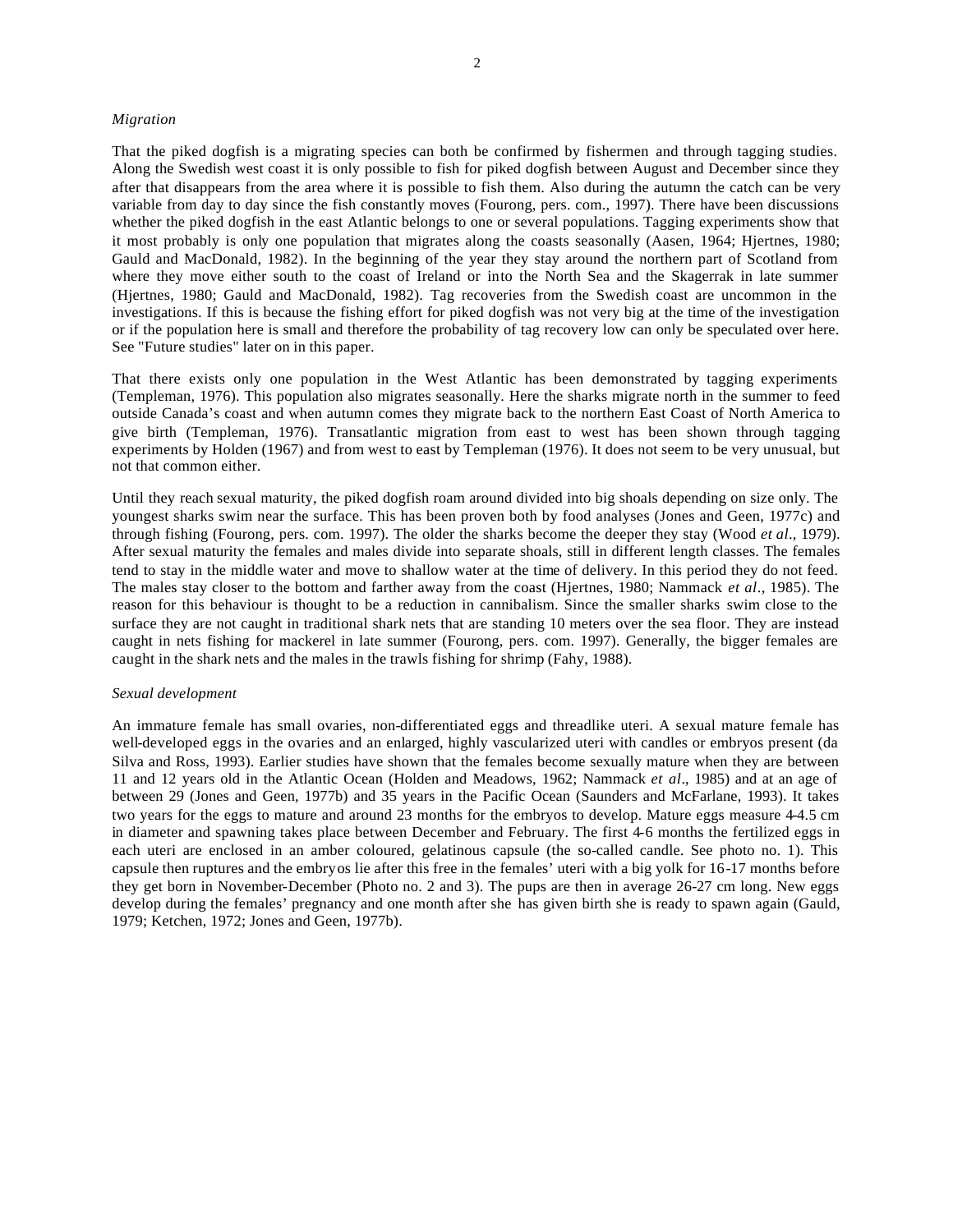

1. Candled eggs 2. One year old embryo, ca 7 cm 3. Two year old embryo, ca 22 cm

The males are considered to be immature if they have undeveloped claspers, small white threadlike gonads and straight spermiducts. Sexual maturity occurs at the age of 5-6 years in the Atlantic Ocean (Holden and Meadows, 1962; Nammack *et al*., 1985) and at the age of 16-19 years in the Pacific Ocean (Ketchen, 1975; Jones and Geen, 1977b). When they are sexually mature their claspers are big and rigid, the gonads are round and red and the spermiducts are tightly rolled (da Silva and Ross, 1993). Also for the males it takes two years for the sperm to develop, but it seems as if they are able to mate every year since two different stages of the spermatogenesis separated through degenerated tissue always is present after sexual maturity (Jones and Geen, 1977b).

## *Age determination*

Age analyses of elasmobranchs are generally difficult since their placoid scales and otholits are useless for this purpose. Calcified yearly rings in the vertebrae of rays, skates and sharks (Holden and Vince, 1973; Stevens, 1975), x-ray spectrometry (Jones and Geen, 1977a) and length-frequency analysis (Holden, 1972) are some of the methods used in the efforts to age different elasmobranchs. All methods mentioned above are complicated and timeconsuming and some of them even useless. The piked dogfish belongs to one of the two shark families that have a spine in front of each dorsal fin. The spine in front of the first dorsal fin is shorter than the one in front of the second and therefore is it more difficult to read (Ketchen, 1975). The spine is like an enlarged placoid scale; that is, it is built up just like a tooth with pulp, dentine and enamel. It differs from ordinary teeth since it deposits pigment between the enamel and the dentine and it never stops growing. The spine is triangular in cross section and hollow. The growth of the spine is continuous over the year, but during the winter it growths slower. It seems like it is only the mantle that increases with the same speed over the year and therefore distinct rings are formed during periods of bad growth in the rest of the spine (Beamish and McFarlane, 1985). These rings often look like ridges on the spines and it is these dark ridges that are counted (see photo no. 4)



4. Distinct rings on a spine base.

That it really is yearly growth behind these rings has earlier been attempted to be proven by indirect methods like length-frequency analyses after von Bertalanffy (Holden and Meadows, 1962; Ketchen, 1975), the basal bands monthly change in colour (Holden and Meadows, 1962), mercury accumulation, differences in length at known stages during the pregnancy and tagging experiments (Ketchen, 1975). After experiments with piked dogfish tagged with Petersen-discs where they also had injected/bathed the sharks in oxytetracycline (= OTC) and recovered the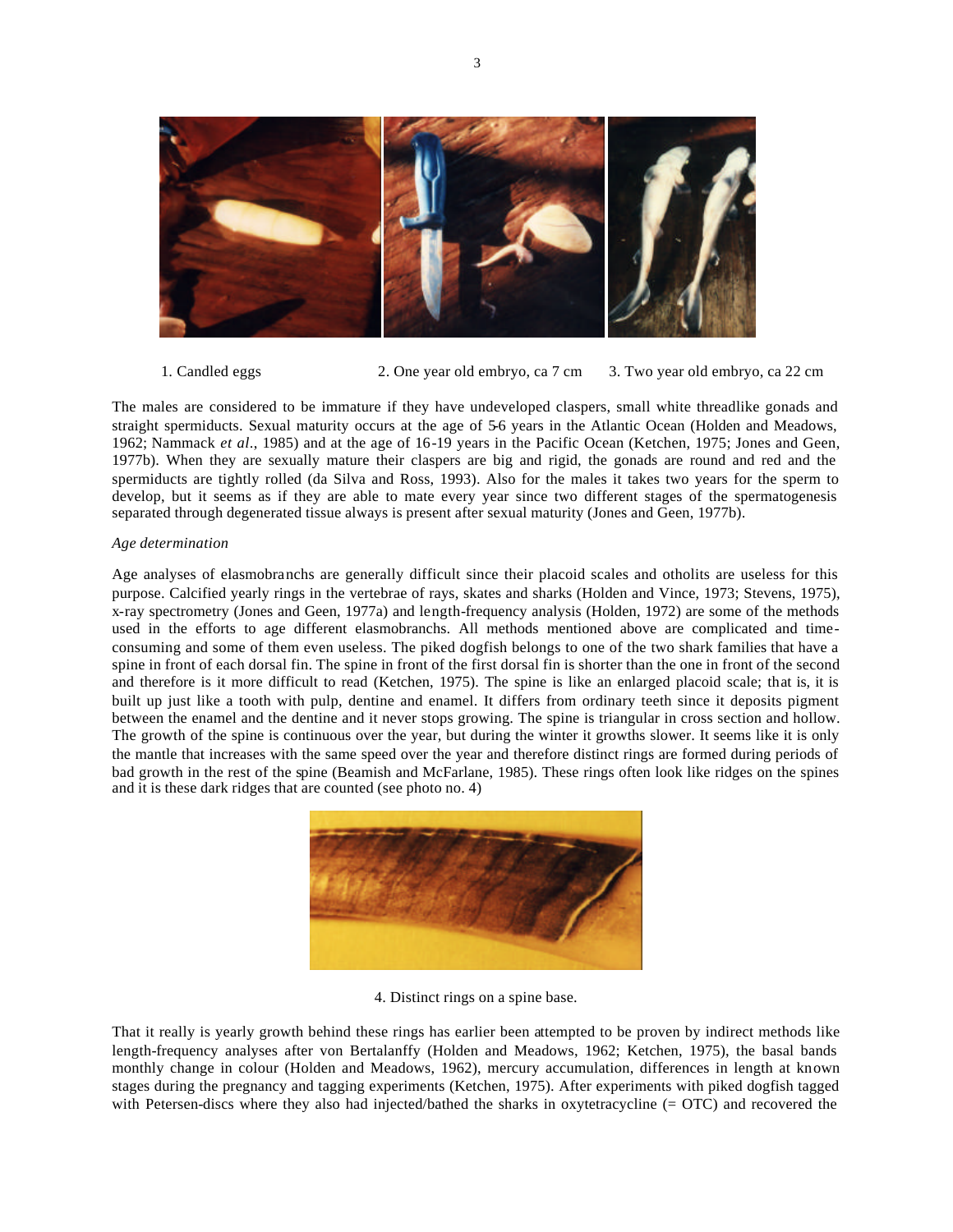sharks more than two years later they could state that it really is annual rings that one can count on the spines (Tucker, 1985; Beamish and McFarlane, 1985; McFarlane and Beamish, 1987). The broader light-coloured bands are formed during the summer, and the darker, that one counts, are formed during the winter (Tucker, 1985).

#### **Material and Methods**

#### *The field investigation*

The piked dogfish where caught on two occasions - the 24 of September and the 29 of October 1997 - north of Väderöarna in the north-western archipelago of Sweden. The fisherman Johan Fourong, that seasonally prosecutes a directed fishery after piked dogfish, caught the sharks on a depth ranging from 30 to 70 m in 10 m high shark nets (10 cm square mesh). The nets where examined and emptied after 24 hours in the water.

On the first occasion 49 females and 7 males where examined and on the second occasion 63 females. On both occasions the spine in front of the second dorsal fin was recovered for age analyses, 102 spines in total. Apart from the spines, the sharks' length, weight, sexual status and stomach content were checked. In the females the numbers of larger eggs, and when occurring also embryos, were counted and size estimated. The male's right claspers were measured from the tip until the edge of the ventral fins. The embryos and the adult sharks' lengths were measured in mm by moving the upper lobe of the tail down so that the snout and the tail were in a straight line (= maximal length) and the weight was rounded off to the nearest hectogram.

The spines were dried and boiled to get rid of meat and skin (Polat and Gümüs, 1995). After drying the spines where kept in small, sealed plastic bags.

Through a Norwegian shrimp research expedition in the Skagerrak, 27-28 October 1997, 10 males and 1 female under 600 mm length came to my disposal. The sharks were caught in trawl and were investigated in the same way as described earlier.

## *The age analyses*

The spines were illuminated from above under 6 times magnification in a stereo microscope. All spines were read two times by the author, with two months between the occasions. The spine diameter of the base and the tip where it has just begun to get worn, from here on called the NWP (No Wear Point), were measured with 0.01 mm accuracy with vernier callipers (Ketchen 1975). Photo no. 5 shows the difference between a worn and a non worn spine.



5. The difference between a non-worn (above) and a worn spine.

A spine is considered to be worn when the diameter at the NWP is more than 2.05 mm (= the calculated average diameter of the spine base one year after birth). The estimated age in spines with NWP <2.05 mm (Y) were then plotted against the diameter of the spine base (X). A regression curve is then calculated and by putting the value of the NWP from worn spines in the curve the number of rings that has been worn off was estimated. This value plus the number of counted rings until the NWP are taken as the corrected age from birth. The spine is on average 1.55 mm at the base when they are born and has two light-coloured bands that had been developed during the time as an embryo, but these are not counted in this study (Ketchen, 1975; Nammack *et al*., 1985).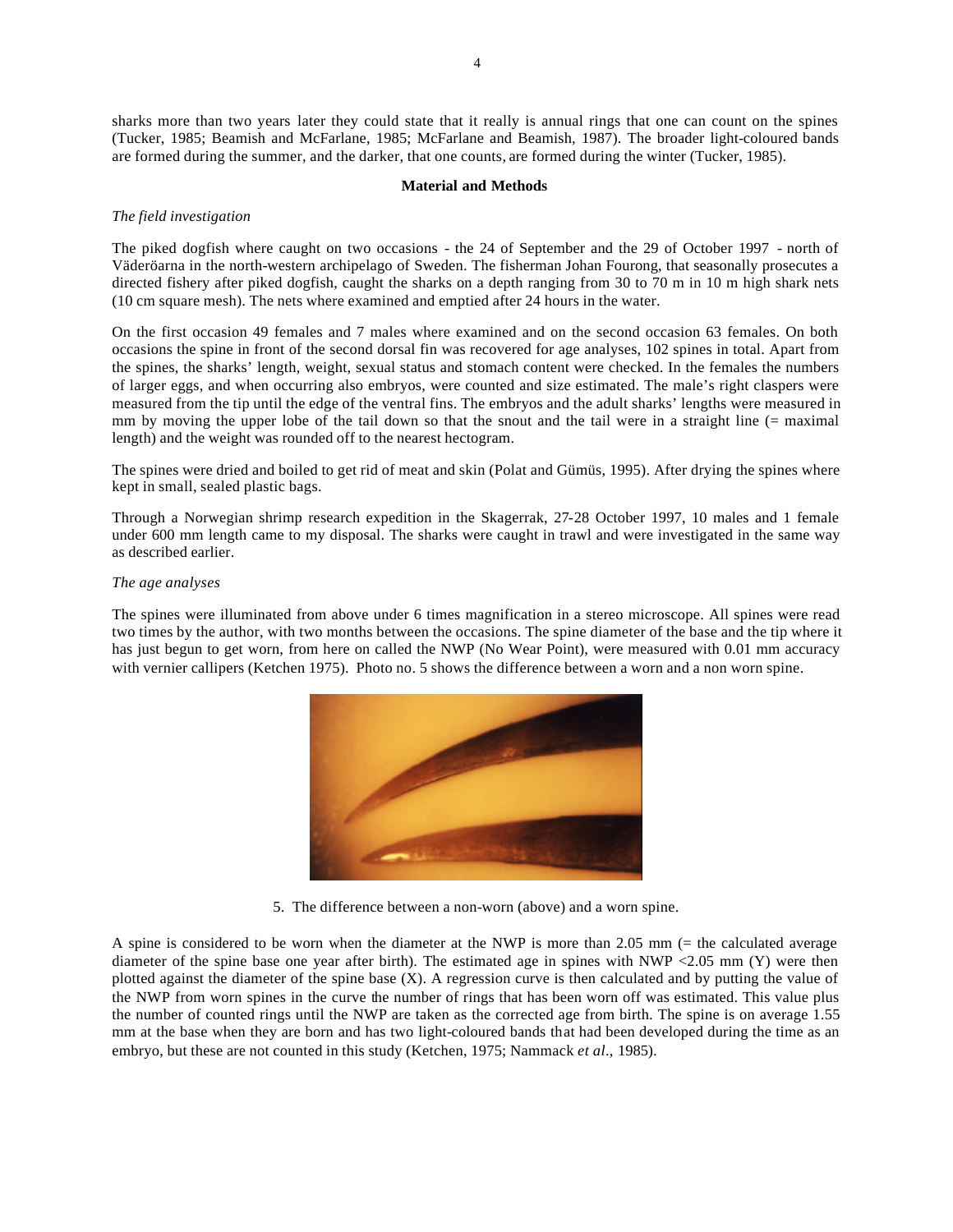#### *Sexual maturity*

Females without embryos were considered mature when the eggs were 2 cm or bigger. The males were classified as sexual mature when the spermiducts were tightly rolled and the claspers longer than the ventral fin.

#### *Growth*

Growth was calculated according to von Bertalanffy's formula:

$$
l_t = L_8 (1\text{-}e^{-K\,(t\text{-}t0)})
$$

where  $l_t =$  length at the age t (years)

 $L_8$  = asymptotic length  $K =$  growth coefficient  $t_0$  = age when the fish theoretical length is equal to zero

#### **Results**

## *Age*

41 spines were considered to be unworn, that is - the diameter at NWP were less than 2.05 mm. The estimated age were plotted against the diameter of the base in a diagram and since there were so few values they were also compared with Ketchen, 1975; Nammack *et al*., 1985 (see Fig. 1)

The equation of the curve is:

Age = 
$$
0.5735 *
$$
 Diameter <sup>6.7874</sup>

After this the values of NWP for the worn spines were put into the equation and the number of rings that had been worn off could be calculated and the age corrected (see Fig. 2)

A 93 centimeter long female had the greatest number of rings. She had 23 rings and correction showed that she was 26 years old. The oldest female was 28 years old and 101 cm long.

*Growth*

The diameter of the spines' bases showed a correlation to the length of the shark (Fig. 3).

The growth calculated according to von Bertalanffy agrees well to Nammack *et al*.'s results from 1985 (Fig. 4).

The largest shark in the study was a 107 cm female with an age of 23 years.

## *Sexual maturity*

Of the 113 females that were investigated, 14 were not sexually mature (= empty uteri and egg less than 2 cm in diameter). At the age of 12-13 years and a length of 77 cm 50% of the females were sexually mature (Fig. 6 and 7). The largest immature female was 83 cm long and 11 years old and the smallest mature female was 73 cm long and 17 years old.

The largest immature male was 54 cm.

#### *Fecundity*

The number of big eggs varied from 4 to 13. The average number of big eggs per female was 8.08 (Table 1). The eggs were either 1.5-2 cm or 4-4.5 cm, which means one or two years old. The number of embryos varied between 1 and 13 per female (Table 2). When there are only one or two embryos in a female it can mean that some foetuses have been aborted due to the fishing. Of the 77 females with embryos in uterus, 39 were due to deliver during this season. The one year old foetuses were around 7 cm long during the first investigation in late September and they had external gills. One month later they were between 9 and 11 cm in length and with internal gills. Their yolk sacks were at both occasions ca 6 cm in diameter. The embryos that would be born this season (most likely between November to January) were between 18 and 25 cm in length. The size at the time for delivery is partly depending on the size of the mother. During the first occasion of investigation these embryos had external yolk sacks that were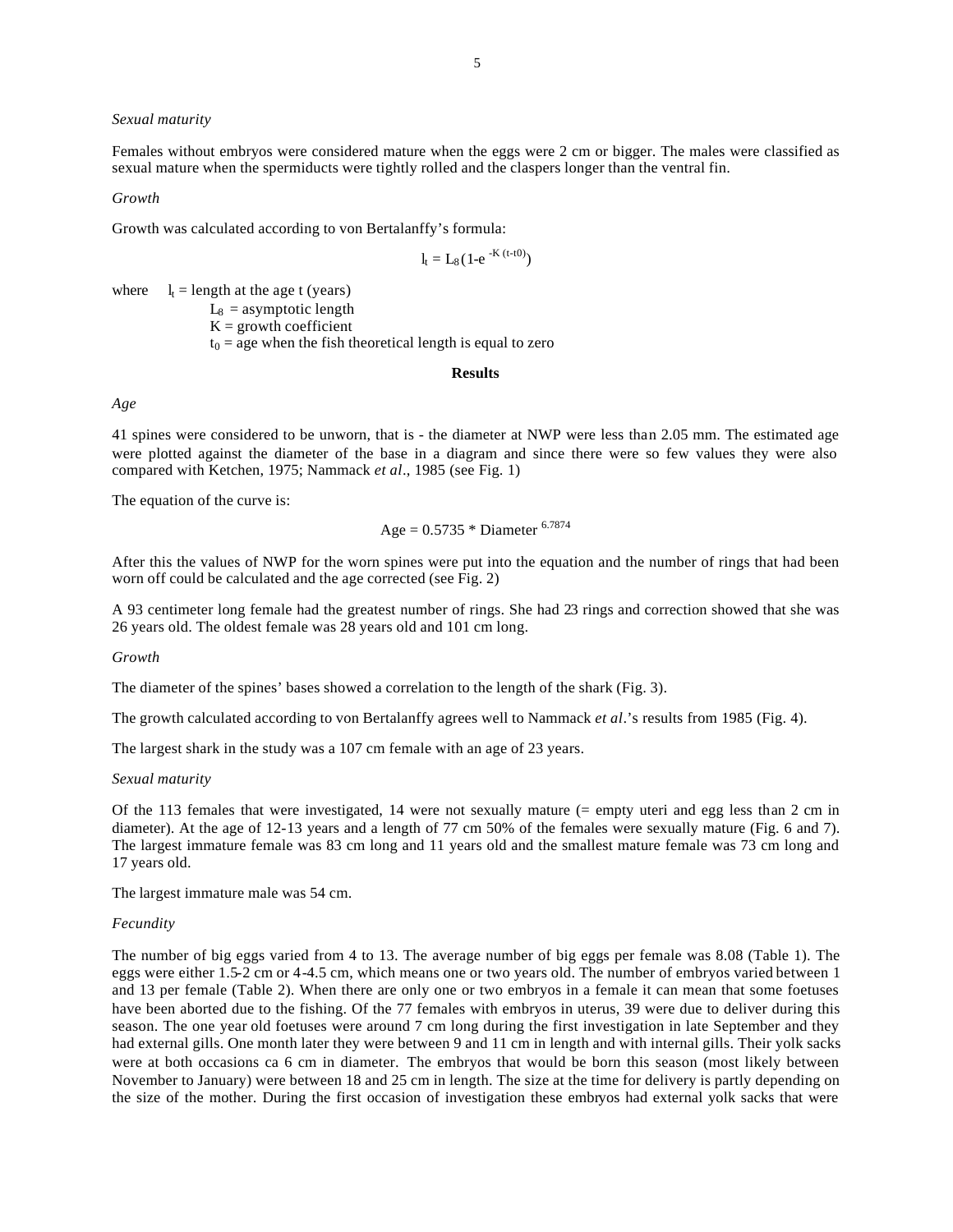less than 1 cm in diameter. In October, the yolk had in most cases been fully absorbed and only a non healed slit could be seen on the abdomen.

Two females contained candles in October. One of these had 10 eggs that were 2 cm big and one embryo that was 11 cm long. Consequently, it seems like the fertilized eggs (in the candle) had not wandered into the uterus, but they had not been resorbed or pushed out either.

#### *Diet*

Since the females do not feed at the time for delivery, most of the animals had empty stomachs. In some it was possible to distinguish remains of octopus, crayfish and white fish.

#### **Discussion**

To be able to give a fairly true picture of a population a representative sample is needed. This is unusually difficult with the piked dogfish since they divide into different shoals depending on since and sex. During the two occasions when the fish was caught the fisherman got almost only females between 70 and 100 cm in length and therefore the sample was not representative for the whole population.

#### *Age analyses*

Since the spine constantly grows the earliest rings are worn off and if one does not compensate for this the age is underestimated and the growth rate overestimated (Holden and Meadows, 1962; Ketchen, 1975). Ketchen modified and simplified Holden and Meadows method to estimate the number of rings that has been worn off and therefore Ketchen's method was used in this study. Holden and Meadows 1962 described in detail different types of rings and characterized many rings as false. This could have led to that they underestimated the age of the piked dogfish. After reading the spines, I am willing to agree with Ketchen, 1975 that the rings show so much of individual variation regarding colour, width and the appearance in general that to decide special criteria for rings validity is impossible. Consequently, all rings that were fairly distinct have been counted as a true annual ring. This procedure may have led to an overestimation of the age, but since the growth in the piked dogfish is slow and non continuous, which Holden and Meadows didn't assume (Ketchen, 1975) it seems logical to follow Ketchen's procedure. (Ketchen gives in his paper from 1975 several examples of tagging investigations where the sharks by the time of recapture show a zero growth or even a decrease in length.)

Only the author has read the spines. The interpretation error has therefore not been estimated. In earlier studies one to three people have read the spines and in many cases they have also read the spines several times to get a more certain picture. One person reading the spines (Soldat, 1982; Beamish and McFarlane; 1985, Tucker, 1985), two persons (Holden and Meadows, 1962; Ketchen, 1975; Nammack *et al*., 1985 (2 times); Fahy, 1988; Saunders and McFarlane, 1993; Polat and Gümüs, 1995), three persons (McFarlane and Beamish, 1987). They have compared the results between the different readings to find agreement and have rejected spines where the age has been disagreeing by more than two years. In this study it has not been possible to compare the two readings since they were done in different ways. The first time all rings were counted, also those that could be seen where the spine was worn. The second time all rings until NWP were counted and after measuring the diameter at NWP, the number of rings worn off was estimated.

#### *Growth*

It has been mentioned several times that the growth of the piked dogfish is slow. Little is known about the growth of dogfish in the first years after birth, since they generally are absent from commercial fishing. But it seems like the growth until sexual maturity is faster. After sexual maturity growth is only about one cm a year, and there are examples of zero growth or even shrinkage (Ketchen, 1975).

#### *Sexual maturity*

Most authors consider it difficult to decide when a female piked dogfish is sexual mature, if there are no eggs present. Since it takes two years for the eggs to develop to mature size (ca 4.5 cm), they are around 1.5-2 cm big after one year. The question is then whether one should consider the female sexually mature when she is ready to spawn for the first time or one year earlier when the eggs are developing. In earlier studies the authors have considered the females sexually mature by different sizes of the eggs: 1.5 cm (Nammack *et al*., 1985; da Silva and Ross, 1993), 2 cm (Saunders and McFarlane, 1993), 2.5 cm (Ketchen, 1972), 3-4 cm (Fahy -88; Gauld, 1979), "large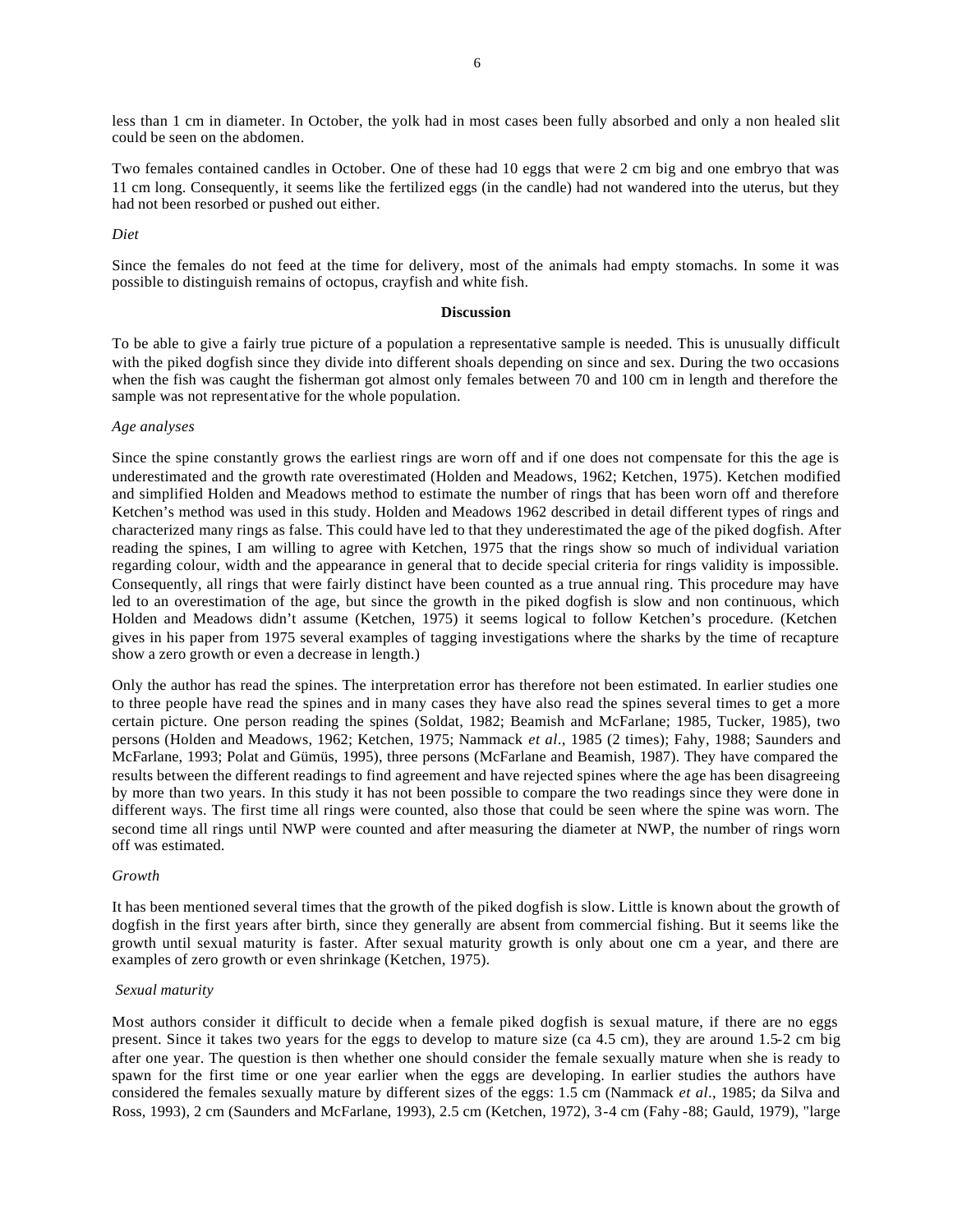eggs" - 4 cm mature (Jones and Geen, 1977b), - 4.5 cm (Kirnosova, 1989), "large eggs" (Holden and Meadows, 1962, 1964). I have chosen to consider females with eggs larger than 2 cm as sexually mature. Such females would have spawned next autumn and have most probably already begun to grow slower since they are developing the big, nutritious eggs. Of the 23 females that only contained large eggs, 4 had eggs between 2 and 3 cm in size.

The estimated age of 50% sexual maturity is similar to the results from other studies from the Atlantic (Table 3).

#### *Fecundity*

Fecundity can be calculated in three different ways, viz. by counting 1) ovarian eggs (Table 4) 2) fertilized eggs the so called candles 3) the embryos in uterus (Table 5). The ovarian eggs can be bad or sterile and therefore some eggs are often resorbed or expelled – comparing between the average number of eggs and embryos give that the number of eggs is always bigger (compare Table 4 and 5). It is important that the parent is of average size for the population when population estimations are made from the number of embryos since the number of embryos partly depends on the size of the female (Ketchen, 1972). Embryos, especially those who are nearly fully developed, are also aborted rather easily from the female during capture. The most reliable way to estimate fecundity, according to Fahy, 1989, would therefore be to count the fertilized eggs (in the candles). This stadium occurs mainly during springtime (during the investigations in the autumn only two females contained candles) and that is the period when the piked dogfish disappears from the Swedish coast.

#### *Diet*

The results from investigation of the sharks' stomach contents agree well with earlier investigations on the subject. In the north of the Pacific Ocean, outside the coast of Canada, the piked dogfish has for a long time been accused by the local fishermen to eat commercially valuable fish, like salmon, and they were therefore for a long time considered to be a noxious animal. It is partly therefore Canada has done so many studies on the piked dogfish. Jones and Geen (1977c) and Tanasichuk *et al*. (1991) came to the conclusion that piked dogfish mainly eat herring, Pacific hake, Crustaceans and Molluscs in the Pacific Ocean. The importance of fish in the diet increases with the age of the shark.

## **Conservation**

Many of the studies mentioned, has been performed to investigate if the piked dogfish is a threatened species or if it is possible to exploit it even more. Holden and Meadows (1964) stated in their study that the reproduction potential of the piked dogfish was below the level at which they would be able to replace the population under prevailing fishing pressure. Also Aasen (1964) warned that the current fishing pressure was too high for the population of piked dogfish, and this led to the introduction of a minimum size of 70 cm for piked dogfish in Norway. Gauld (1979) thought that Holden and Meadows (1964) were wrong and stated that the piked dogfish can compensate for the fishing by an increase in fecundity, but of course only up to a certain level. Hjertnes (1980) demands intensified research and believes in a regulation of the fishing for the piked dogfish through international catch quotas and a protection of the older (= larger) females. Nammack *et al*. (1985) are warning for an over exploitation of females when minimum sizes are introduced and therefore they want catch quotas by sex but also a change in the demand from the market, that is a bigger demand for smaller sharks.

In the Pacific Ocean there is not the same problem as in the Atlantic Ocean since the piked dogfish is relatively unfished there since the Second World War. They have more considered the piked dogfish as a noxious animal that eats salmon and herring and destroys fishing-gears. Ketchen (1975) had the opinion that the life -history and biology of the piked dogfish should be carefully investigated so that an eventual control program or even better, an exploitation of the resource could begin. Jones and Geen (1977b) did not want to restrict the mesh size but to introduce an annual fishing quota and Wood *et al*. (1979) wrote that nothing speaks for a minimum size. I think that before any further studies are done, to be on the safe side, one should harvest only the males. It is very easy to distinguish the males among the females and since the females appear along the Swedish coast to give birth, they should be spared.

## **Future studies**

It is often said that the piked dogfish is a species that migrates very much and over great distances. But no tagging experiments have been performed along the Swedish west coast and only a few individuals that have been tagged in the North Sea and outside the Norwegian coast have been recaptured here (Aasen, 1964; Hjertnes, 1980; Gauld,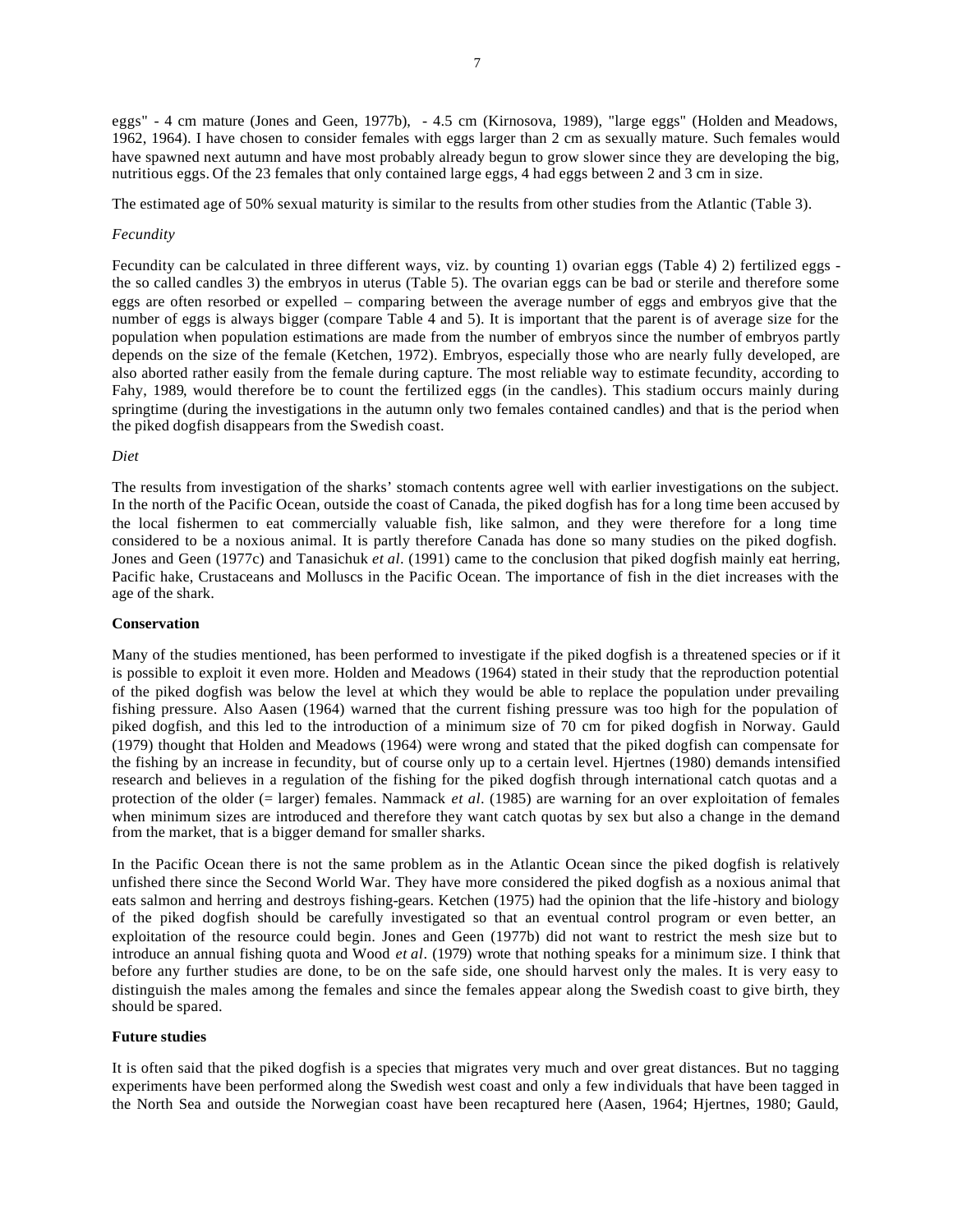1982; Gauld and MacDonald, 1982; Tucker, 1985). Where do the "Swedish" piked dogfish go when they disappear from the Swedish coast in December? Do they swim to other areas and get caught there or do they gather themselves in non fishing depths, in for example Kosterrännan, as the Swedish fishermen believe (Fourong, pers. com. 1997). With a new kind of tags, so called popup-tags, that combines data logging and satellite transmission one can get an answer to the question. The tag collects data as depth, light, temperature and time and after a predestinated period on the back of the shark it lets go and rise to the surface where the information is taken care of by a satellite. Since it is not necessary to recapture the shark, which is a necessity with an ordinary data log tag, the chance of getting the information back is bigger. A traditional satellite tag does not work on a piked dogfish since it has no behaviour of swimming close to the surface.

Since the piked dogfish is growing very slowly, produces only a few pups every second year and the demand for shark based products have risen in the world in later years, it lies in our interest to investigate their ecology more, so that they are not threatened by over fishing in a close future. The fishing in Sweden is small today - in 1997 214 tons were landed and approximately half of it came from the specific shark fishing. But if the piked dogfish leave the Swedish coast to migrate out in the North Sea, they run the risk of being caught also there. Can the species stand the fishing pressure?

#### **Acknowledgement**

Many thanks to Johan Fourong and Olof, Bengt Sjöstrand, Lars Stenberg, Susanne Tärnlund and the Institute for Coastal Research (the Gothenburg office) with employees.

#### **References**

- Aasen, O. (1964): "The exploitation of the spiny dogfish (*Squalus acanthias* L.) in European waters" FISK.DIR.SKR.SER.HAVUNDERS. Vol. 13, no. 7, pp. 5-16.
- Beamish, R. J., McFarlane, G. A. (1985): "Annulus development on the second dorsal spine of the dogfish (*Squalus acanthias*) and its validity for age determination" CAN.J.FISH.AQUAT.SCI. Vol. 42, no. 11, pp. 1799-1805.
- Fahy, E. (1988): "Recent developments in the Irish fisheries, *Squalus acanthias* (L.)" ICES.CM.1988/H:6.
- Fahy, E. (1989): "The value of alterations in fecundity to an exploited shark population, illustrated by *Squalus acanthias* (L.)" ICES.CM.1989/Mini no:2.
- Gauld, J. A. (1979): "Reproduction and fecundity of the Scottish-Norwegian stock of spurdogs, *Squalus acanthias* (L.)" ICES.CM.1979/H:54.
- Gauld, J. A. (1982): "The dogfish an ocean rover" SCOTTISH FISHERIES BULLETIN. No. 47, pp. 13-16.
- Gauld, J. A., MacDonald, W. S. (1982): "The results of tagging experiments on spurdogs *Squalus acanthias* L. around Scotland" ICES.CM.1982/H:51.
- Hjertnes, P. O. (1980): "The spurdog in the North Sea area; the Norwegian fishery and observations on changes in migration pattern" ICES.CM.1980/H:60.
- Holden, M. J. (1967): "Transatlantic movement of a tagged spurdogfish" NATURE. Vol. 214, no. 5093, 99. 1140- 1141.
- Holden, M. J. (1972): "The growth rates of *Raja Brachiura*, *R. clavata* and *R. montagui* as determined from tagging data" J.CONS.INT.EXPLOR.MER. Vol. 34, no. 2, pp. 161-168.
- Holden, M. J., Meadows, P. S. (1962): "The structure of the spine of the spur dogfish (*Squalus acanthias* L.) and its use for age determination" J.MAR.BIOL.ASSOC.U.K. Vol./no. 42, pp. 179-197.
- Holden, M. J., Meadows, P. S. (1964): "The fecundity of the spurdog (*Squalus acanthias* L.)" J.CONS.EXPLOR.MER. Vol. 28, pp. 418-424.
- Holden M. J., Vince M. R. (1973):"Age vaidation studies on the centra of Raja clavata using tetracycline" J.CONS. Vol. 35, no. 1, pp. 13-17.
- Jones, B. C., Geen, G. H. (1976): "Taxonomic reevaluation of the spiny dogfish (*Squalus acanthias* L.) in the northeastern Pacific ocean" J.FISH.BOARD.CAN. Vol. 33, no. 11, pp. 2500-2506.
- Jones, B. C., Geen, G. H. (1977a): "Age determination of an elasmobranch (*Squalus acanthias*) by x-ray spectrometry" J.FISH.BOARD.CAN. Vol. 34, no. 1, pp. 44-48.
- Jones, B. C., Geen, G. H. (1977 b): "Reproduction and embryonic development of spiny dogfish (*Squalus acanthias*) in the Strait of Georgia, British Columbia" J.FISH.BOARD.CAN. Vol. 34, no. 9, pp. 1286-1292.
- Jones, B. C., Geen, G. H. (1977 c): "Food and feeding of spiny dogfish (*Squalus acanthias*) in British Columbia waters" J.FISH.BOARD.CAN. Vol. 34, no. 11, pp. 2067-2078.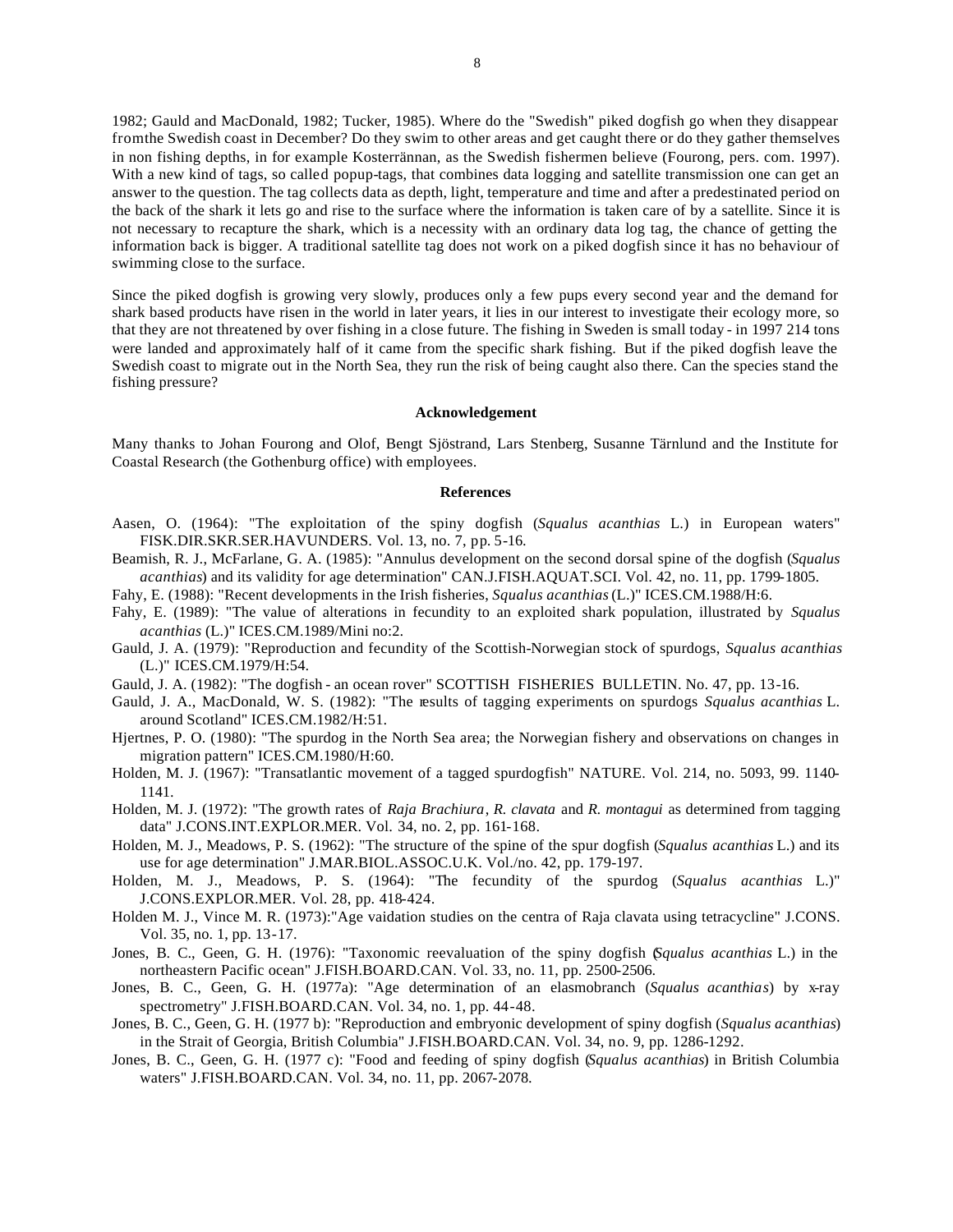- Ketchen, K. S. (1972): "Size at maturity, fecundity, and embryonic growth of the spiny dogfish (*Squalus acanthias*) in British Columbia waters" J.FISH.BOARD.CAN. Vol. 29, no. 12, pp. 1717-1723.
- Ketchen, K. S. (1975): "Age and growth of dogfish *Squalus acanthias* in British Columbia waters" J.FISH.BOARD.CAN. Vol. 32, no. 1, pp. 43-59.
- Kirnosova, I. P. (1989): "Reproduction of spiny dogfish, *Squalus acanthias*, in the Black Sea" J.ICHTYOL. Vol. 29, no. 3, pp. 21-26.
- McFarlane, G. A., Beamish, R. J. (1987): "Validation of the dorsal spine method of age determination for spiny dogfish" AGE AND GROWTH OF FISH. ED. SUMMERFELT R. C., HALL G. E. PP. 287-300.
- Nammack, M. F., Musick, J. A., Colvocoresses, J. A. (1985): "Life history of spiny dogfish off the Northeastern United States" TRANS.AM.FISH.SOC. Vol. 114, no. 3, pp.367-376.
- Polat, N., Gümüs, A. K. (1995): "Age determination of spiny dogfish (*Squalus acanthias* L. 1758) in Black Sea waters" ISR.J.AQUACULT.BAMIDGEH. Vol. 47, no. 1, pp. 17-24.
- Saunders, M. W., McFarlane, G. A. (1993): "Age and length at maturity of the female spiny dogfish, *Squalus acanthias*, in the Strait of Georgia, British Columbia, Canada" ENVIRON.BIOL.FISH. Vol. 38, no. 1-3, pp. 49- 57.
- da Silva, H. M., Ross, M. R. (1993): "Reproductive strategies of spiny dogfish, *Squalus acanthias*, in the NW Atlantic" ICES.CM.1993/G:51.
- Soldat, V. T. (1982): "Age and size of spiny dogfish, *Squalus acanthias*, in the Northwest Atlantic" NAFO.SCI.COUNC.STUD. No. 3, pp. 47-52.
- Stevens, J. D. (1975): "Vertebral rings as a means of age determination in the blue shark (*Prionace glauca* L.)" J.MAR.BIOL.ASSOC.U.K. Vol./no. 55, pp. 657-665.
- Tanasichuk, R. W., Ware, D. M., Shaw, W., McFarlane, G. A. (1991): "Variations in diet, daily ration, and feeding perodicity of Pacific hake (*Merluccius productus*) and Spiny dogfish (*Squalus acanthias*) off the lower West coast of Vancouver Island" CAN.J.FISH.AQUAT.SCI. Vol. 48, no. 11, pp. 2118-2128.
- Templeman, W. (1976): "Transatlantic migrations of spiny dogfish (*Squalus acanthias*)" J.FISH.RES.BOARD.CAN. Vol. 33, no. 11, pp. 2605-2609 notes.
- Tucker, R. (1985): "Age validation studies on the spines of the spurdog (*Squalus acanthias*) using tetracycline" J.MAR.BIOL.ASSOC.U.K. Vol. 65, no. 3, pp. 641-651.
- Wood, C. C., Ketchen, K. S., Beamish, R. J. (1979): "Population dynamics of spiny dogfish (*Squalus acanthias*) in British Columbia waters" J.FISH.RES.BOARD.CAN. Vol. 36, no. 6, pp. 647-656.

| eggs/female (SD) |                |                |             |                |        |         |    |    | $\check{\,}$   |
|------------------|----------------|----------------|-------------|----------------|--------|---------|----|----|----------------|
|                  |                | $\overline{4}$ | 5<br>6      | $\overline{7}$ | 8<br>9 | 10      | 11 | 12 | -13            |
| $70 - 74$        |                |                |             |                |        |         |    |    | 7.00(0)        |
| 75-79            | $\overline{c}$ |                | 3<br>2<br>4 |                |        |         |    |    | 6.25(1.22)     |
| 80-84            | 3              | $\mathfrak{D}$ | 7           | $\mathcal{R}$  |        |         |    |    | 6.94(1.34)     |
| 85-89            |                |                | 5 10<br>4   |                | 3      | 2       |    |    | 7.62(1.63)     |
| 90-94            |                |                | 3<br>3      | 5 2            | 3      | 5       |    |    | 8.65(2.01)     |
| 95-99            |                |                | 3           |                | 2      |         |    |    | 10.00(1.91)    |
| 100-104          |                |                |             | 4              |        |         |    |    | 11.00(1.53)    |
| 105-109          |                |                |             |                |        |         |    |    | 12.00(0)       |
| Total            |                | 15             | 24 13 6     |                | 9      | 13<br>4 |    |    | 8.08<br>(2.15) |

Total length females, cm Nu mber of females with 4 to 13 large eggs in the ovaries Average number

Table 1. Number of females with large eggs  $(2 \text{ cm})$  in the ovaries distributed after the length of the female and the number of eggs.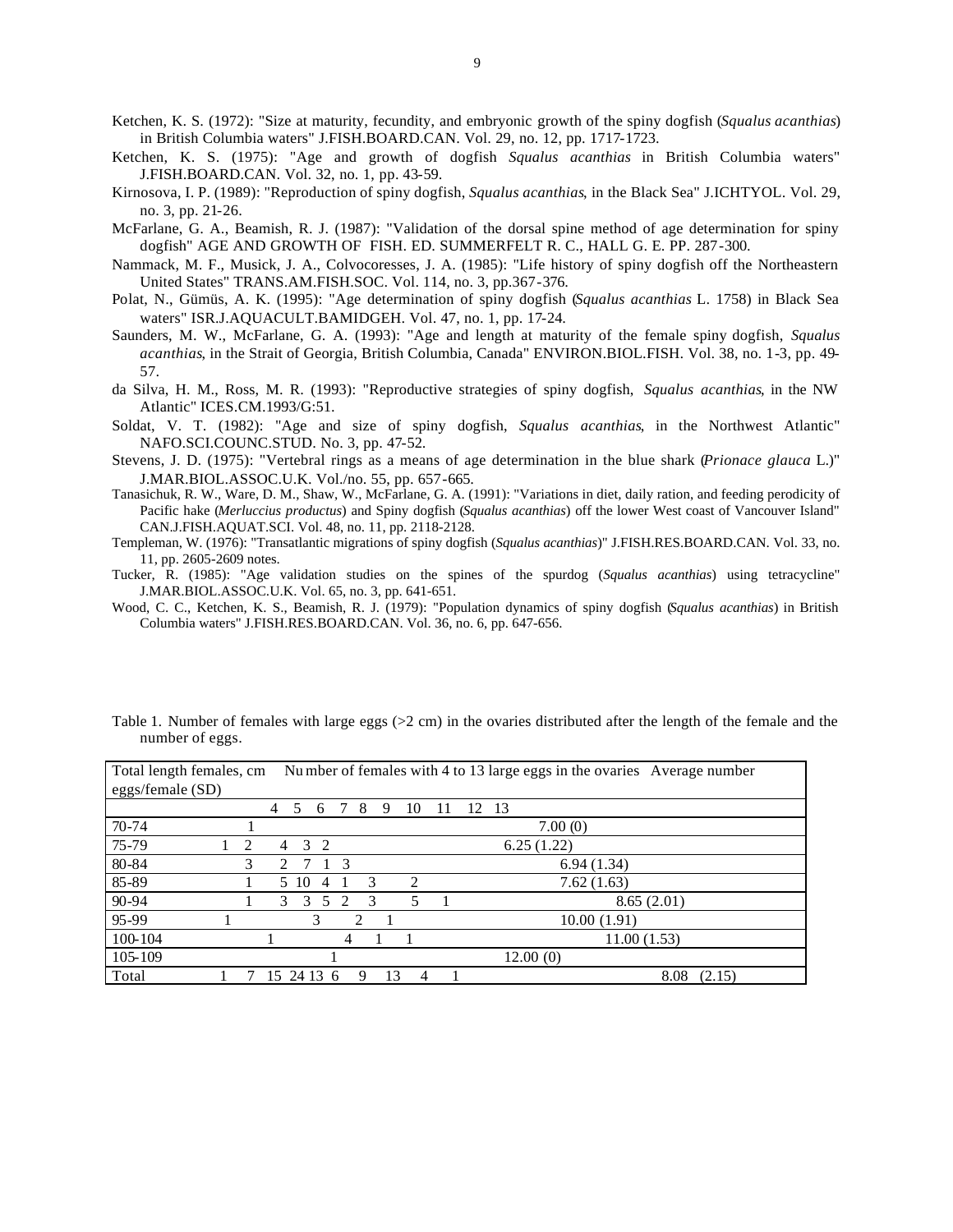| Total length females, cm |   |  |   | Number of females with 1 to 13 free embryos in the uterus Average number |               |    |    |   |               |   |         |    |            |    |                |  |
|--------------------------|---|--|---|--------------------------------------------------------------------------|---------------|----|----|---|---------------|---|---------|----|------------|----|----------------|--|
| eggs/female (SD)         |   |  |   |                                                                          |               |    |    |   |               |   |         |    |            |    |                |  |
|                          |   |  |   | $\mathcal{L}$                                                            | $\mathcal{R}$ | 4  | -5 | 6 |               | 8 | 9       | 10 |            | 12 | 13             |  |
| $70 - 74$                |   |  |   |                                                                          |               |    |    |   |               |   |         |    |            |    | 6.00(0)        |  |
| 75-79                    |   |  | 2 | 3                                                                        |               |    |    |   |               |   |         |    |            |    | 3.75(1.49)     |  |
| 80-84                    |   |  |   | 4                                                                        | $\mathcal{R}$ | 4  |    |   |               |   |         |    |            |    | 4.67(1.91)     |  |
| 85-89                    |   |  |   |                                                                          | 8             | 5  | 2  |   |               |   |         |    | 5.06(1.51) |    |                |  |
| 90-94                    |   |  |   | $\mathcal{D}_{\mathcal{A}}$                                              | 3             | 3  |    | 4 | 4             |   |         |    |            |    | 6.39(1.91)     |  |
| 95-99                    |   |  |   |                                                                          | C             |    | 3  |   |               |   |         |    |            |    | 7.11(1.83)     |  |
| 100-104                  |   |  |   |                                                                          |               | 2  |    |   | $\mathcal{D}$ |   |         |    |            |    | 9.00(2.45)     |  |
| 105-109                  |   |  |   |                                                                          |               |    |    |   |               |   | 8.00(0) |    |            |    |                |  |
| Total                    | 3 |  |   |                                                                          |               | ۱۲ | 8  | 8 | 5             | 2 |         |    |            |    | 5.80<br>(2.27) |  |

Table 2. Number of females with "one and two years old" embryos in uterus distributed after the females' length and the number of embryos.

Table 3. Comparison between earlier studies about the age for when 50% of the population are sexual mature.

| Study<br>Area               | 50% sexual mature       | <b>Females Males</b> |          |
|-----------------------------|-------------------------|----------------------|----------|
|                             | The Atlantic Ocean      |                      |          |
| Holden and Meadows 196      | The North Sea           | 11                   | 5        |
| Nammack et al 1985          | The Northwest Atlantic  | 12                   | 6        |
| This study 1997             | The Skagerrak           | $12 - 13$            |          |
|                             | The Pacific Ocean       |                      |          |
| Ketchen 1975                | Hecate Strait           | 34                   | 17       |
| Ketchen 1975                | Strait of Georgia       | 31                   | 16       |
| Jones and Geen 1977b        | Strait of Georgia       | 29                   | 19       |
| McFarlane and Beamish 1987  | Strait of Georgia       | 35                   |          |
| Saunders and McFarlane 1993 | <b>British Columbia</b> | 35.5                 |          |
| The Black Sea               |                         |                      |          |
| Kirnosova 1989              | The Black Sea           | $10 - 15$            | $9 - 13$ |

Table 4. Comparison between different studies of the number of mature eggs per female divided into different length classes.

| Study                   | Area | Length female, $cm$ 70-79 80-89 |                                |     |     | 90-99 100-109 |      | Average |     |  |
|-------------------------|------|---------------------------------|--------------------------------|-----|-----|---------------|------|---------|-----|--|
|                         |      | The Atlantic Ocean              |                                |     |     |               |      |         |     |  |
| Holden and Meadows 1964 |      |                                 | The North Sea                  |     | 3.5 | 5.2           | 7.4  | 10.2    | 6.6 |  |
| Gauld 1979              |      | The North Sea                   |                                | 5.4 | 7.8 | 9.9           | 12.5 | 8.9     |     |  |
| Nammack et al 1985      |      | The Northwest Atlantic Ocean    |                                |     | 4.0 | 5.4           | 7.8  | 10.3    | 7.8 |  |
| Fahy 1989               |      | The North Sea                   |                                |     | 6.1 | 8.1           | 10.1 | 8.1     |     |  |
| This study 1997         |      | The Skagerrak                   |                                | 6.6 | 7.3 | 9.3           | 11.5 | 8.1     |     |  |
| The Pacific Ocean       |      |                                 |                                |     |     |               |      |         |     |  |
| Ketchen 1972            |      |                                 | The Northeastern Pacific Ocean |     |     |               |      | 6.8     |     |  |
|                         |      | The Black Sea                   |                                |     |     |               |      |         |     |  |
| Kirnosova 1989          |      | The Black Sea                   |                                |     |     |               | 22   |         |     |  |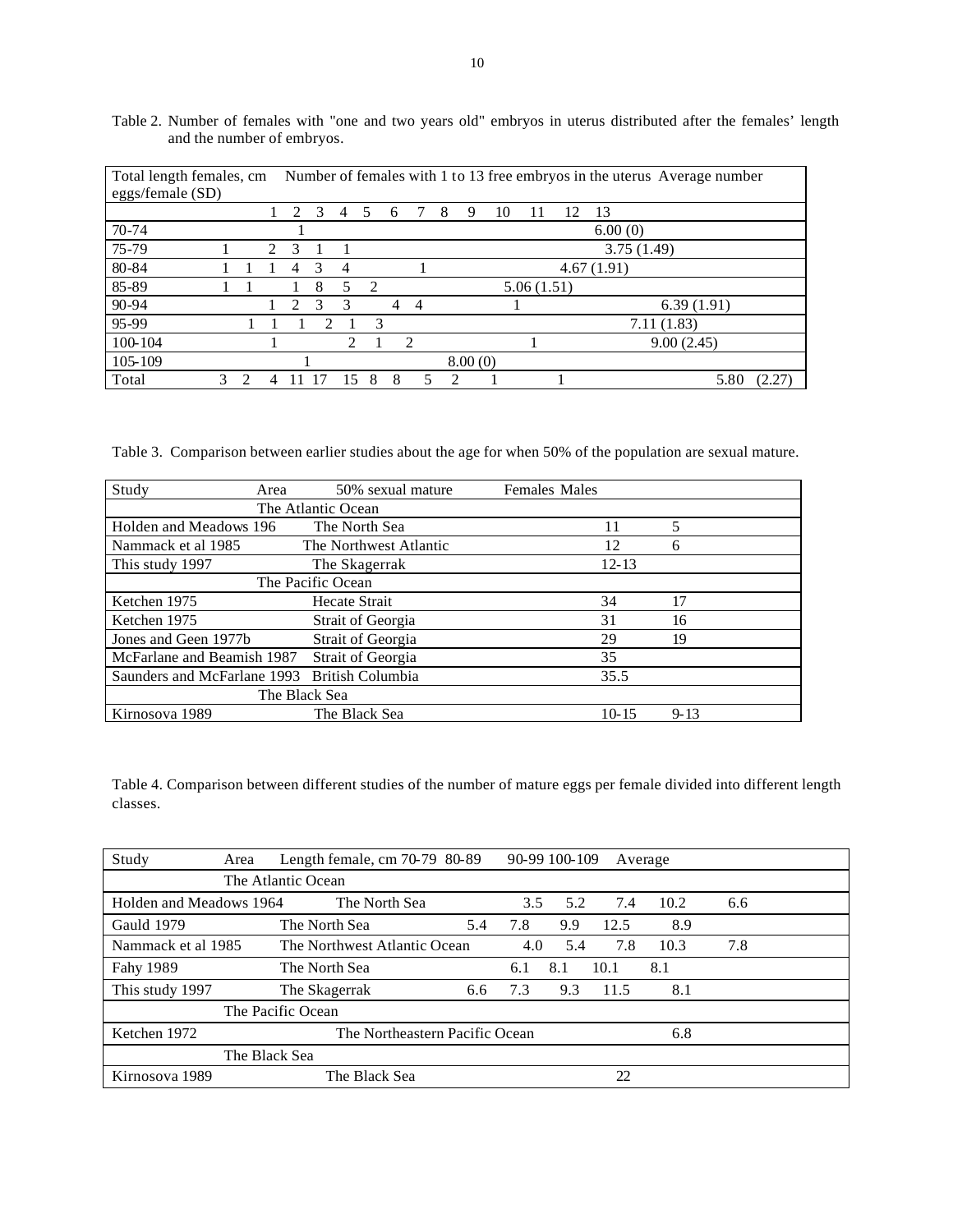| Study                   | Area          | Length female, cm 70-79 80-89 90-99 100-109 Average |     |     |            |       |     |        |  |  |  |  |
|-------------------------|---------------|-----------------------------------------------------|-----|-----|------------|-------|-----|--------|--|--|--|--|
| The Atlantic Ocean      |               |                                                     |     |     |            |       |     |        |  |  |  |  |
| Holden and Meadows 1964 |               | The North Sea                                       |     |     | 3.4<br>4.8 | 6.6   | 8.7 | 5.8    |  |  |  |  |
| Gauld 1979              |               | The North Sea                                       | 1.9 | 5.4 | 8.8        | 12.2  | 7.1 |        |  |  |  |  |
| Nammack et al 1985      |               | The Northwest Atlantic Ocean                        |     |     | 3.9        | 6.2   | 8.6 | 6.6    |  |  |  |  |
| Fahy 1989               |               | The North Sea                                       |     | 4.6 | 6.0        | 7.3   | 6.0 |        |  |  |  |  |
| This study 1997         |               | The Skagerrak                                       | 4.9 | 4.9 | 6.8        | 8.5   | 5.8 |        |  |  |  |  |
| The Pacific Ocean       |               |                                                     |     |     |            |       |     |        |  |  |  |  |
| Ketchen 1972            |               | The Northeastern Pacific Ocean                      |     |     | 3.8        | 5.8   | 7.8 | $6.6*$ |  |  |  |  |
|                         | The Black Sea |                                                     |     |     |            |       |     |        |  |  |  |  |
| Kirnosova 1989          |               | The Black Sea                                       |     | 7.4 | 10.1       | $14*$ |     |        |  |  |  |  |

Table 5. Comparison between different studies of the number of embryos per female divided into different length classes.

*\* In the Pacific Ocean and in the Black Sea the piked dogfish become sexually mature at a bigger size than in the Atlantic and the females can become up to 130 and 145 cm respectively in length. This lead to that the average number of embryos is higher than the table shows.*

![](_page_10_Figure_3.jpeg)

Fig. 1. Estimated age *versus* spine base diameter. Comparison between The Pacific Ocean (Ketchen, 1975), The Northwest Atlantic Ocean (Nammack *et al*., 1985) and The Skagerrak (This study).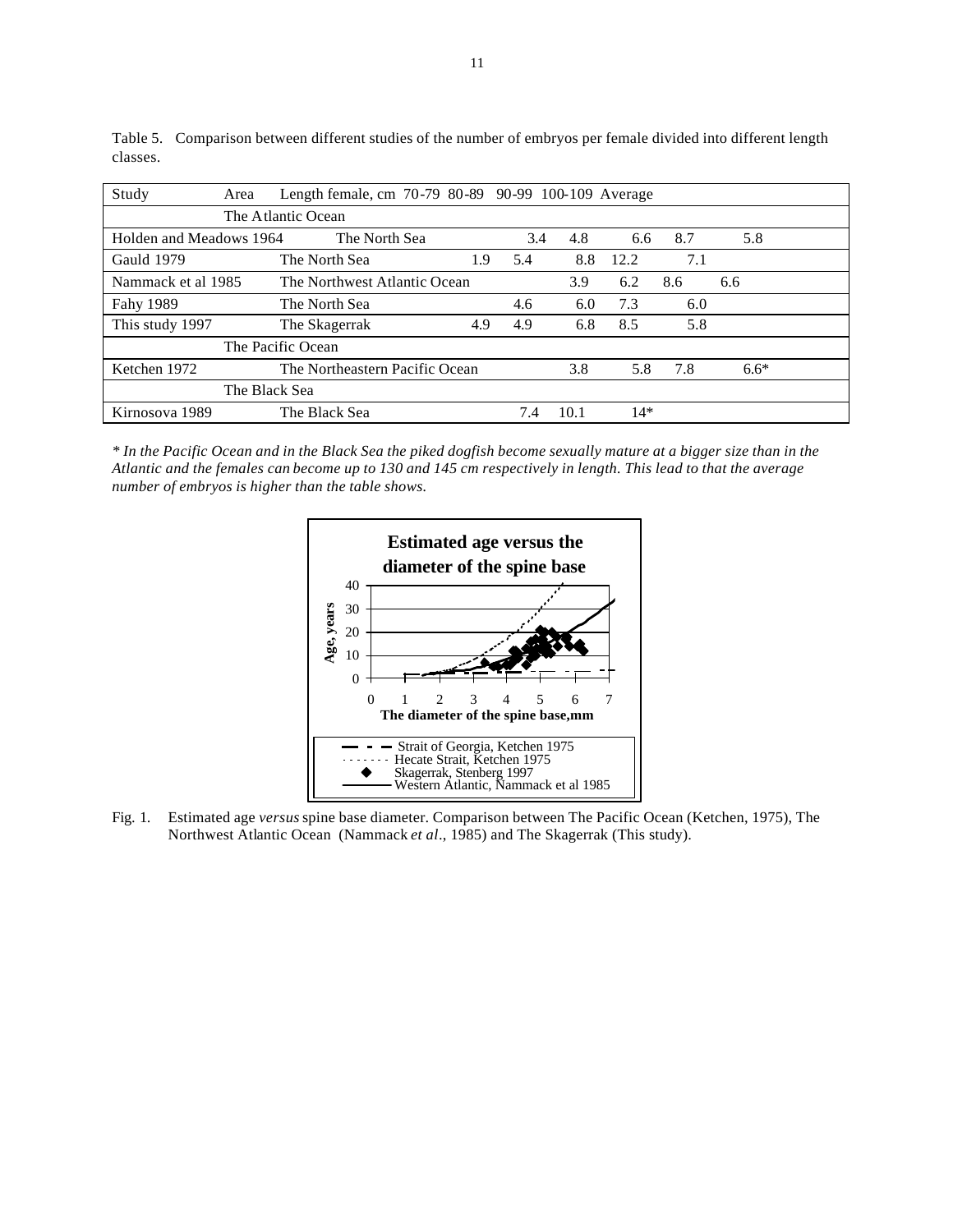![](_page_11_Figure_0.jpeg)

Fig. 2: The corrected age *versus* the diameter of the spine base

![](_page_11_Figure_2.jpeg)

Fig. 3: Comparison between the diameter of the spine base and the length of the shark.

![](_page_11_Figure_4.jpeg)

Fig. 4. Comparison of growth after von Bertalanffy between the Northwest Atlantic Ocean (Nammack *et al*., 1985) and The Skagerrak (This study).